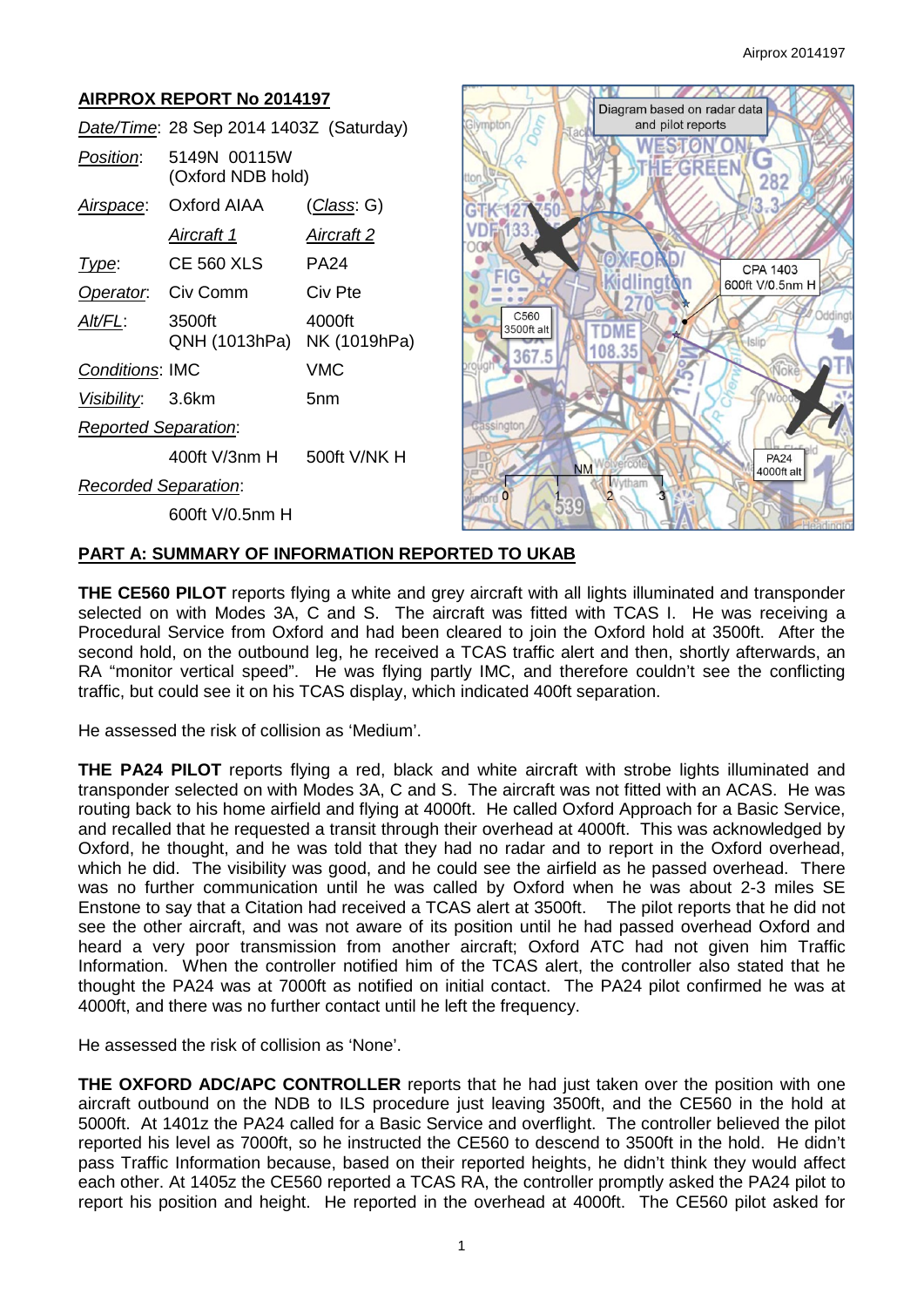further descent, which was approved and then continued with the approach; the CE560 pilot stated that he didn't see the other aircraft but that his TCAS indicated that it passed 400ft above him.

#### **Factual Background**

The weather at Oxford was reported as

METAR EGTK 281350z 17004kt 140v210 9999 SCT036 BKN043 22/15 QNH1019

#### **Analysis and Investigation**

### **CAA ATSI**

The CE560 was operating an IFR flight inbound to Oxford and was in receipt of a Procedural Service from Oxford Approach. The PA24 was operating a VFR flight and was in receipt of a Basic Service from Oxford Approach on the same frequency. The Oxford controller was providing a combined Aerodrome and Approach control service without the aid of surveillance equipment. The controller had been in position for 4 minutes and reported workload as moderate. Radar was not available due to staffing. The CAA ATSI had access to Oxford RTF and area radar recording together with written reports from the Aerodrome controller and the pilots of both aircraft.

At 1353:10 the CE560 contacted Oxford Approach and a Procedural Service was agreed. The CE560 was number two in instrument traffic and the CE560 was cleared to the OX (NDB) hold at 6000ft on QNH 1019. At 1354:45 the CE560 reported taking up the hold at the OX (NDB) at 6000ft and at 1357:30 was cleared to descend to 5000ft.

At 1400:00 the controller took over the combined control position and at 1400:40 the CE560 was cleared to descend to 3500ft on QNH 1019. At 1401:03 the PA24 contacted Oxford Approach. The controller initially responded to the number one aircraft established on the ILS and then replied to the PA24:

ATC *"(PA24) c/s no radar available Basic Service only QNH one zero one niner pass your message"*

PA24 *"Er roger copied er five (PA24 c/s) is er a single comanche ….I've got er about seven miles to run to your overhead at seven thousand feet and er request Basic Service (PA24 c/s)"*

ATC *"(PA24 c/s) roger Basic Service for conspicuity squawk four five two zero next report in the Oxford overhead"*

PA24 *"Four five two zero and er wilco overhead (PA24 c/s)".*

At 1402:30 the controller cleared the CE560 for the procedure:

ATC *"(CE560 c/s) I'm visual with the inbound traffic now so next time over the Oscar Xray cleared for the one nine NDB to ILS approach report beacon outbound"*

CE560 *"Next time over the Oscar Xray we are cleared for the ILS approach one nine call you beacon inbound (CE560 c/s)".*

Shortly afterwards at 1403:43 the following RTF exchange occurred:

CE560 *"Er T-(CE560 c/s) RA"*

ATC *"(CE560 c/s) roger are you visual with the aircraft at all"*

CE560 *"Negative"*

ATC *"Roger"*

CE560 *"We are clear of conflict resuming back to altitude er came within four hundred feet"*

ATC *"Er (CE560 c/s) roger"*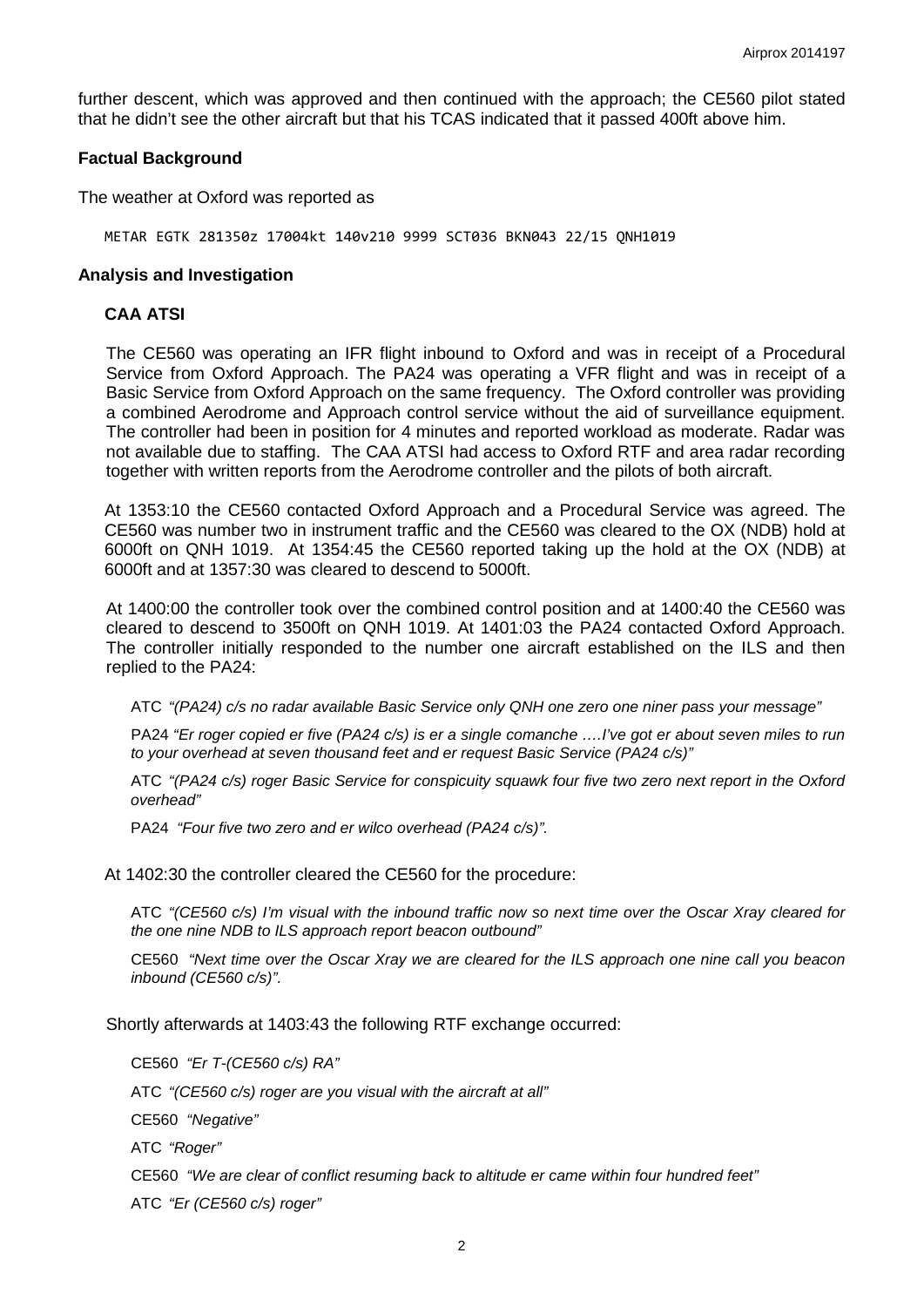ATC "*Er (PA24 c/s) can you report your altitude again"*

PA24 *"(PA24 c/s) yeah just overhead now at er four thousand feet on one zero er one niner"*

ATC *"(PA24 c/s) roger I believe you said you were at er seven thousand feet but understand you're at four thousand feet just going through the overhead"* 

PA24 *"Affirm sorry about er I thought I said four thousand feet (PA24 c/s)"*

ATC *"(PA24 c/s) roger traffic er just had a ?????"*

CE560 "Er less than five hundred feet from our altitude can we start our descent now to avoid him again"

ATC *"(CE560 c/s) roger descent as required report beacon outbound"*

CE560 *"Call you beacon outbound descending now (CE560 c/s)"*

The two aircraft continued without further incident. The controller's written report indicated that the CE560 was in the hold at 5000ft when the PA24 contacted Oxford Approach reporting at 7000ft. The controller indicated that he had then descended the CE560 to 3500ft in the hold and based upon their levels did not believe that Traffic Information between the two was required. The CE560 pilot's written report indicated that he was flying partly IMC and received a TCAS TA followed by an RA and estimated the closest distance as 3nm horizontally and 400ft vertically. Neither pilot had a visual sighting of the other.

At 1401:03 the PA24 was 8nm southeast of the OX(NDB) indicating an altitude of 4100ft. The CE560 is shown descending from 5000ft and turning back towards OX(NDB) – Figure 1.



At 1402:26 the CE560 turned right at the OX at an altitude of 3500ft . At 1403:32 the CE560 was outbound in the hold at 3500ft. The PA24 was in the CE560's 12 o'clock position at a range of 1.3nm – Figure 2.

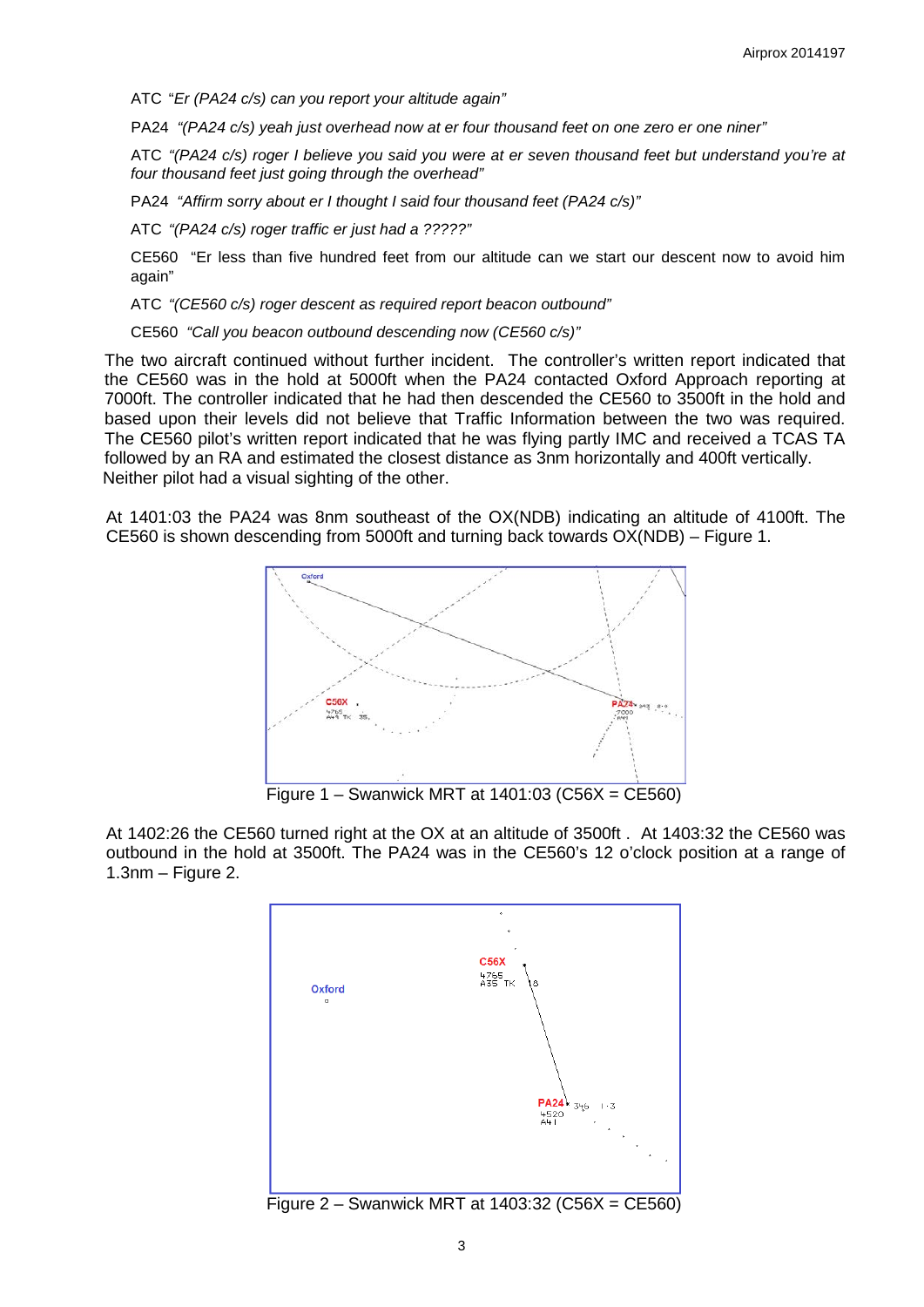At 1403:43 the CE560 pilot reported a TCAS RA – Figure 3.



Figure 3 – Swanwick MRT at 1403:43 (C56X = CE560)

The next update of the radar at 1403:47 showed the two aircraft passing abeam at a range of 0.5nm and a vertical distance of 600ft – Figure 4.



Figure 4 – Swanwick MRT at 1403:47 (C56X = CE560)

The CE560 was in receipt of a Procedural Service where, in addition to the provisions of a Basic Service, the controller provides restrictions, instructions, and approach clearances, which if complied with, shall achieve deconfliction minima against other aircraft participating in the Procedural Service. Neither traffic information nor deconfliction advice can be passed with respect to unknown traffic<sup>[1](#page-3-0)</sup>. A controller shall provide traffic information, if it is considered that a confliction may exist, on aircraft being provided with a Basic Service**[2](#page-3-1)** .

However, RTF recordings clearly show the on initial contact the PA24 pilot had mistakenly reported at 7 miles at 7000ft when in fact the PA24 had been at 4000ft. CAA ATSI consider that the pilot having assessed his range as 7 miles, very likely made a mental slip by transmitting 7000ft instead of 4000ft. As a result the controller did not consider that traffic information was necessary and believed that the PA24 was 3500ft above the CE560.

The PA24 was VFR and no agreement or traffic information had been passed to ensure that the PA24 pilot was maintaining his level and there was nothing in effect to stop the PA24 from

l

<span id="page-3-0"></span><sup>1</sup> CAP774, Chapter 5, Paragraph 5.1

<span id="page-3-1"></span><sup>2</sup> CAP774, Chapter 5, Paragraph 5.5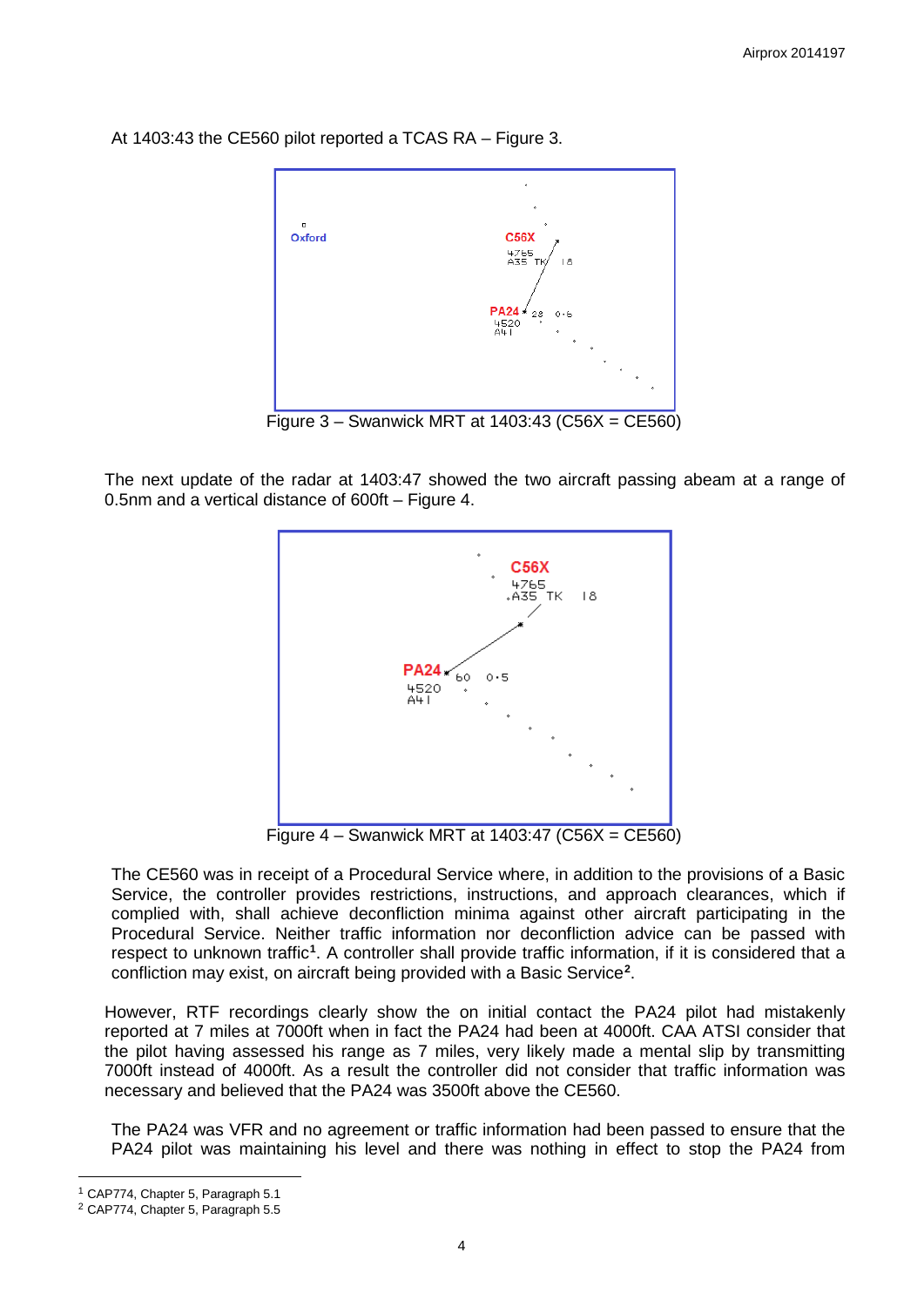descending even if he had been at 7000ft. Some general traffic information about aircraft holding (albeit at a lower level) may have served to aid the PA24 pilot's situational awareness and may have prompted him to clarify his level. However, controllers shall limit the occasions on which they make such agreements to those where it is clear that a confliction exists, and only when controller workload permits**[3](#page-4-0)** .

The controller based his judgement on the PA24's pilot incorrect level report and considered that no confliction existed. As a result the two aircraft came into proximity in the vicinity of the OX(NDB) holding pattern, within Class G airspace where both pilot's are ultimately responsible for collision avoidance. The minimum recorded separation at CPA was 0.5nm and 600ft.

## **UKAB Secretariat**

Both pilots shared an equal responsibility for collision avoidance and for not flying into such proximity as to create a danger of collision<sup>[4](#page-4-1)</sup>. The geometry of the two aircraft was converging, therefore the PA24 pilot was required to give way<sup>[5](#page-4-2)</sup>.

## **Summary**

An Airprox was reported on 28<sup>th</sup> September 2014 between a CE560 and a PA24, both in Class G airspace. The CE560 was in the Oxford hold in the descent to 3500ft, receiving a Procedural Service from Oxford. The PA24 was overflying Oxford at 4000ft receiving a Basic Service from Oxford. The PA24 had initially reported at 7000ft and so the Oxford controller did not perceive there to be a problem, and did not give Traffic Information to either pilot. The CE560 received a TCAS RA to monitor vertical speed against the PA24.

## **PART B: SUMMARY OF THE BOARD'S DISCUSSIONS**

Information available consisted of reports from the pilots of both aircraft, transcripts of the relevant RT frequencies, radar photographs/video recordings, reports from the air traffic controllers involved and reports from the appropriate ATC operating authorities.

The Board first looked at the actions of the CE560 pilot. He was partly IMC, was receiving a Procedural Service from Oxford, and flying in accordance with the instructions given by ATC. His TCAS provided him with the necessary warnings and, although he didn't see the conflicting PA24, the preventative TCAS RA provided the two aircraft with 600ft separation. Turning to the PA24 pilot , the Board noted that he had made an unintentional error when initially calling ATC, and agreed with the ATSI report that this was probably because he had reported being 7nm from Oxford in the same transmission and had therefore inadvertently transposed the number 7 for a number 4. Once he had established contact with Oxford ATC, the Board noted that Oxford ATC had not read back his reported height to him so there was no indicator that ATC believed him to be at a different level until after the incident. Ultimately, the PA24 pilot was VMC and had flown in accordance with what he believed was his ATC clearance.

The Board then looked at the actions of the Oxford controller. The pilot of the PA24 clearly stated his height (incorrectly) but it was unfortunate that, on this day, Oxford were not using their radar because the associated SSR height read-out might have alerted the controller to the pilot's error. Some of the ATC Board members wondered whether the controller should have queried the pilot's height anyway because pilots would not normally be expected to fly at '7000ft' given that this would be above the Transition Altitude and would normally be expressed as a cruising flight level. However, those Board members who were experienced in controlling in the LARS capacity quickly informed the Board that GA pilots frequently report such altitudes, and the reality of the day-to-day task is one of dealing with inexperienced and foreign pilots who may well not understand the nuances of Transition Altitude.

 $\overline{\phantom{a}}$ 

<span id="page-4-0"></span><sup>3</sup> CAP774, Chapter 5, Paragraph 5.12

<span id="page-4-1"></span><sup>4</sup> Rules of the Air 2007 (as amended), Rule 8 (Avoiding aerial collisions).

<span id="page-4-2"></span><sup>5</sup> Ibid., Rule 9 (Converging).